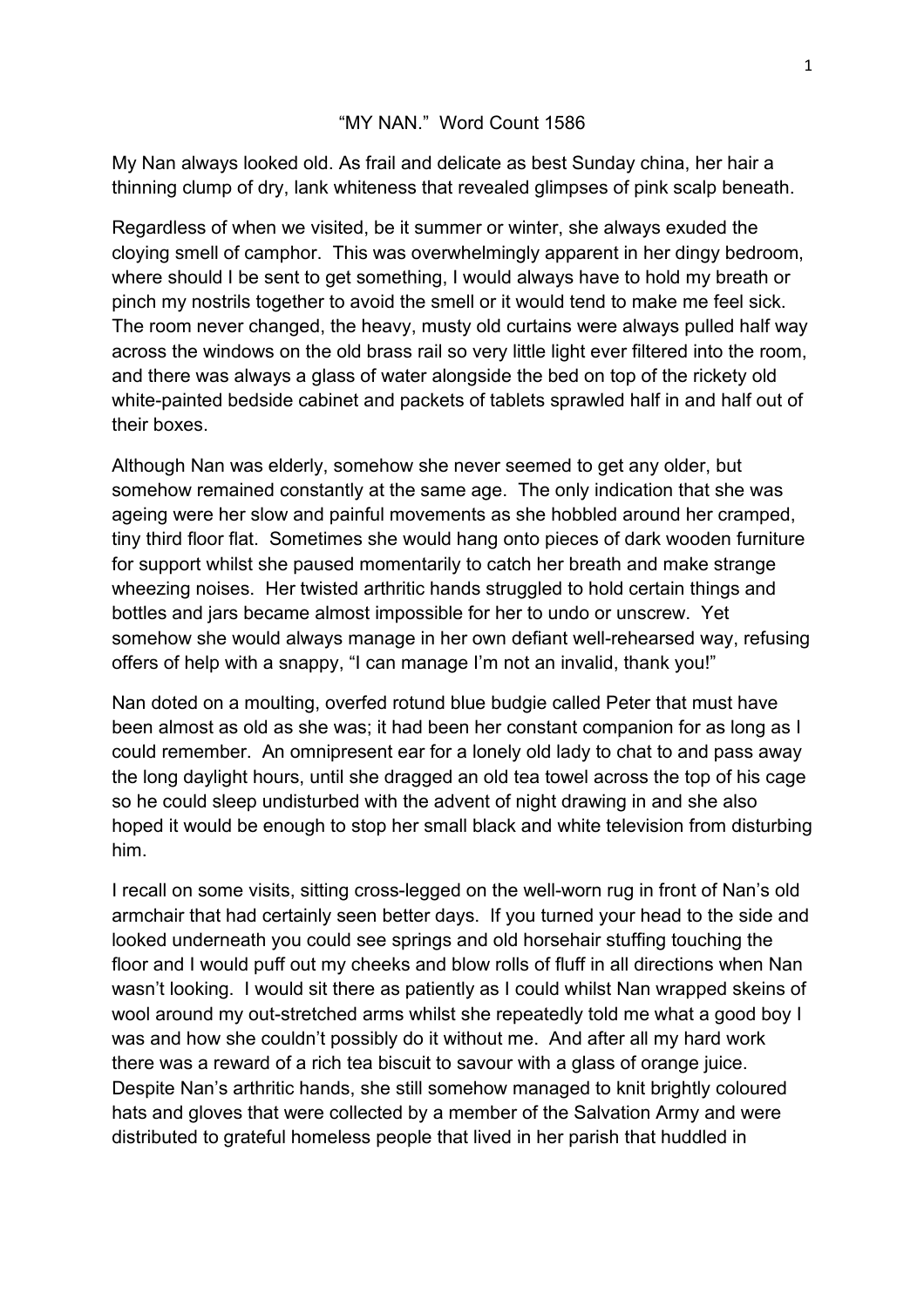## "MY NAN."

cardboard boxes and grubby stained sleeping bags tucked into shop doorways at night.

On other occasions, I shelled peas from a rumpled brown paper bag into a pitted aluminium colander, sometimes joyously finder slender green maggots that were afterwards washed unceremoniously down the tea and beetroot stained, chipped porcelain sink in the murky ill-lit cluttered lino-cracked scullery. If I wasn't careful, sometimes my shoe would snag in one of the holes and a brittle piece would snap off and shoot across the floor like a bullet, and I would look round guiltily and quickly shove the offending article into my pocket to get rid of when we returned home.

I remember I used to fidget relentlessly whilst waiting anxiously for feeding time, when Nan would wrestle the paint starved rickety wooden scullery window open and scrape breadcrumbs onto the flat-felted roof below. Dozens of pigeons would huddle there vying for position and would coo their daily gratitude as they fought and bustled each other out of the way fighting for the titbits. Nan would smile at their frantic antics and wipe her hands down the front of her faded floral-embroidered pinny and then wrestle the window closed again. My dad used his tools to make the window easier to open but the rain always made it swell and then it would just stick again. He said it was like fighting a losing battle all the time, so after adjusting it a few times he never bothered again but Nan would somehow always manage to open and close it by herself. I guess in her own way, she'd perfected a special knack of doing it.

At afternoon tea I would watch and try to supress my giggles as Nan attempted to eat a biscuit. Her ill-fitting National Health teeth would move up and down in lopsided fashion as she tried to chew. Then afterwards she would excuse herself and take a cotton hankie from her sleeve and turn to the side and she would remove her dentures and clean and lick off the crumbs and then discretely put her teeth back in with a pretend cough to cover her mouth as they clicked back in.

Sadly as the years moved on, we never took Nan on trips anymore. There were no lifts in her flat and my dad would have to support her down the echoing concrete stairs and it seemed to take ages and I was always wishing they would hurry up but I understood that Nan was old and not nifty and quick like me, and we couldn't always park very near, so the stairs and the walk from her flat to the car would sometimes almost be too much for Nan to cope with. I remember when we first used to visit, we would drive to a large park that had a pond and we would all line up at the pond's edge and break up slices of stale bread and lob it into the water and watch the ducks and swans fight each other for the spoils. They quacked and squabbled, flapping their wings at each other and splashing about everywhere, they could be quite nasty to each other; I guess they were just hungry. Sometimes if I was lucky, there would be two or three older boys there with remote-controlled boats that would zip across the pond frightening and chasing the wildlife and that was always a wonderful sight